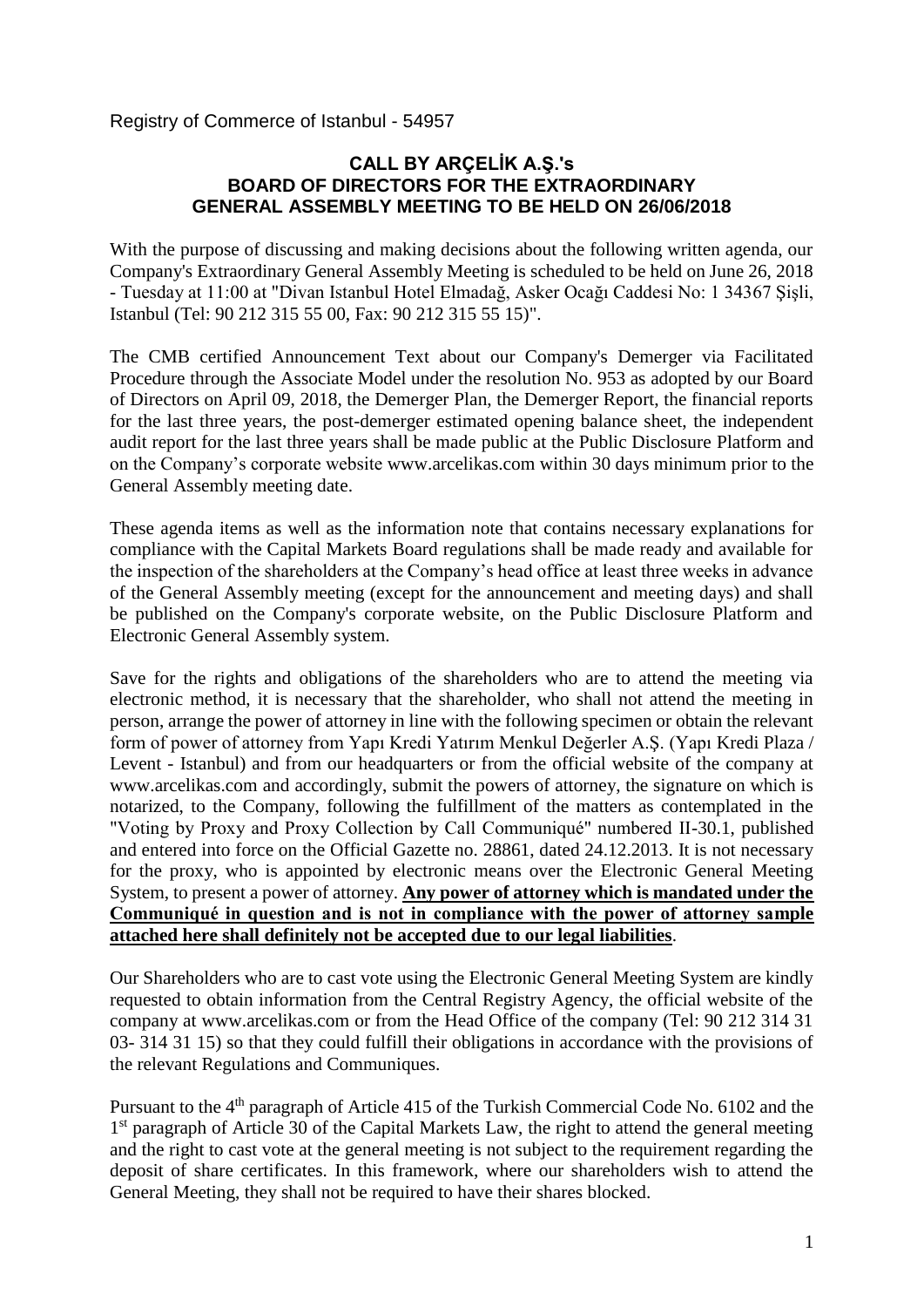Save for the electronic voting provisions relating to the voting for the Agenda Items of the Extraordinary General Assembly, open voting procedure shall be applied by show of hands.

As per the Law on Protecting Personal Data No 6698, you can reach the detailed information about how your personal data are processed by our company by reading the Personal Data Protection and Process Policy of Arçelik Anonim Şirketi, which has been disclosed to the public at [www.arcelikas.com.](http://www.arcelikas.com/)

All beneficiaries, stakeholders and media organs are invited to our Extraordinary General Meeting.

In respect of the registered shares that are traded at the exchange pursuant to the Capital Markets Law, no individual notice shall be served to the shareholders by a registered mail.

Kindly submitted for the information of the esteemed shareholders.

ARÇELİK A.Ş. BOARD OF DIRECTORS

Company Address: Karaağaç Caddesi No: 2-6 Sütlüce 34445 Beyoğlu-Istanbul Commercial Registry and Number: Istanbul - 54957

Appendices: -Agenda -Power of Attorney Sample

Mersis No: 0073001800000022

### **AGENDA OF ARÇELİK A.Ş.'s EXTRORDINARY GENERAL ASSEMBLY TO BE HELD ON 26/06/2018**

- 1. Opening and election of the Chairman of the Meeting,
- 2. Informing the shareholders about the Announcement for the Right of Examination, the Announcement for the Protection of Creditors, Certified Public Accountant report for the Determination of Equity under Turkish Code of Commerce (TCC) in connection with the partial demerger to be discussed under Agenda item 4,
- 3. Informing the shareholders about the Board of Directors' Declaration that under the partial demerger, no retirement right has arisen pursuant to the Capital Markets Board Communiqué no. II-23.1 on the "Common Principles Regarding Significant Transactions and the Retirement Right",
- 4. Reading the Demerger Report, Demerger Plan dated on April 9, 2018 which are issued for the transfer of all assets and liabilities related to industrial motor production, after-sales services and related R&D activities as a whole to WAT MOTOR SAN. VE TİC. A.Ş. to be founded as a 100% subsidiary of our Company,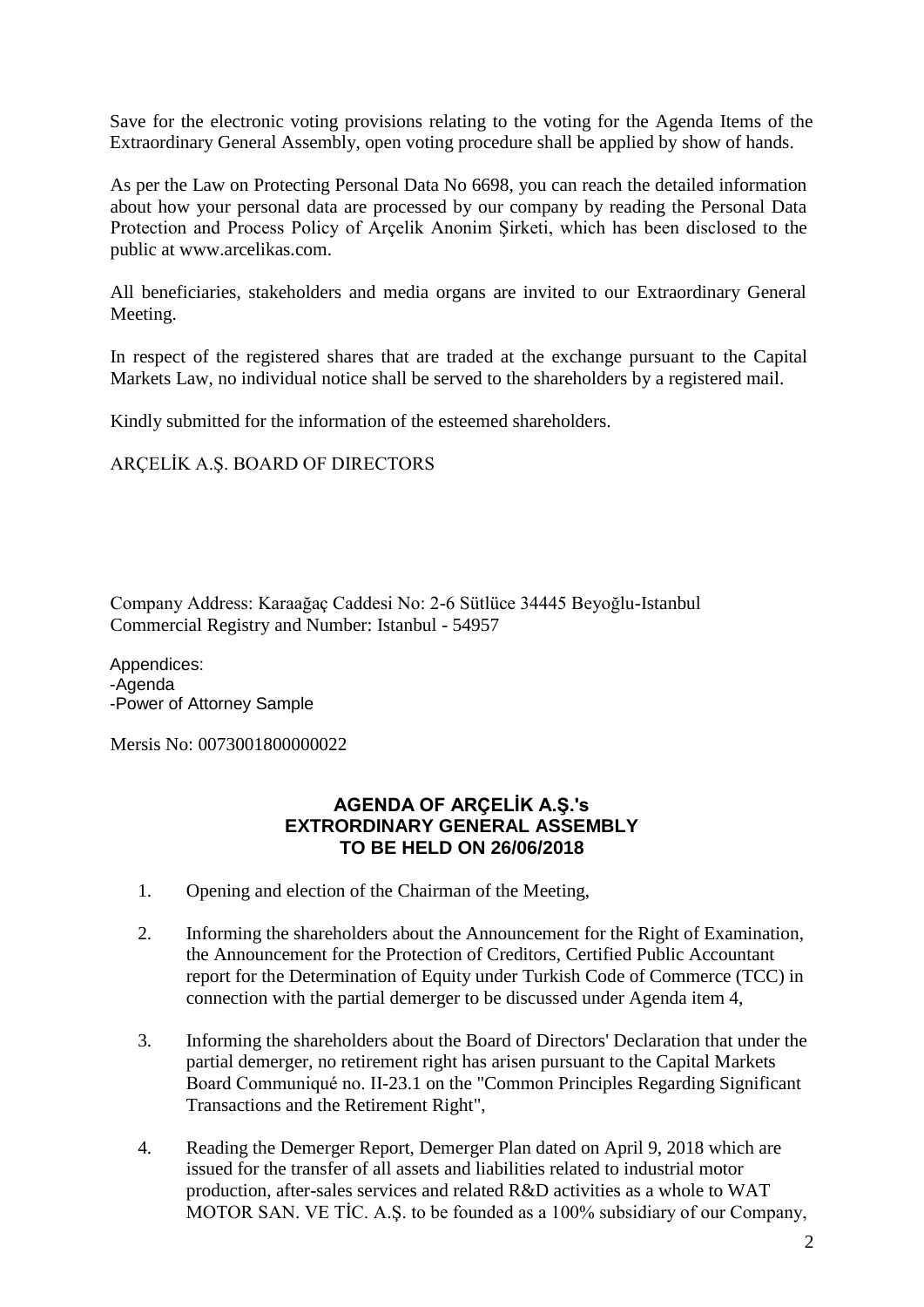and the transfer of all assets and liabilities related to payment systems operations and related R&D activities as a whole to TOKEN FİNANSAL TEKNOLOJİLER A.Ş. to be founded as a 100% subsidiary of our Company by way of partial demerger and in a manner not to disrupt the business integrity in line with art. 159 of TCC, the provisions of Merger and Demerger Comm. published by the CMB which govern the demerger through facilitated procedure and the CTL art. 19, 20, discussing and approving of the Demerger Report, the Demerger Plan and the Articles of Association of the new companies attached to the Demerger Plan and the proposal by the BoD's for the Partial Demerger,

5. Wishes and opinions

## **POWER OF ATTORNEY**

# **ARÇELİK A.Ş.**

I hereby authorise and appoint as proxy such as who is introduced below in detail to represent me, to vote, to submit proposals and to sign necessary documents on my behalf at Arçelik A.Ş.'s Extraordinary General Assembly scheduled to be held on June 26, 2018, Tuesday at 11.00 at "Divan Istanbul Hotel Elmadağ, Asker Ocağı Caddesi No: 1 34367 Şişli, Istanbul" in accordance with the following.

Proxy's (\*);

Name Surname/Commercial Title:

T. R. ID No/Tax ID, Commercial Registry and Number with MERSIS number: *(\*)If applicable, submitting equivalents of information referred for Proxies with foreign nationality is mandatory.*

### A)SCOPE OF THE POWER TO REPRESENT

Scope of the power to represent must be determined by choosing either (a), (b) or (c) for the following sections numbered 1 and 2.

1. Regarding the Issues in Agenda of General Assembly;

a) Proxy shall be authorized to vote as per her/his own opinion.

b) Proxy shall be authorized to vote as per the proposals of the partnership management. c) Proxy shall be authorized to cast vote as per the following instructions.

Instructions:

In case the shareholder selects the option (c), instructions shall be given by marking either of the options set against the agenda item of the relevant general assembly for each agenda item (acceptance or rejection), and in case the rejection option is checked, then the dissenting opinion, if any, should be stated as it will be written on the general assembly minutes upon request.

| Agenda Items                                | Acceptance Refusal | <b>Opposition Note</b> |
|---------------------------------------------|--------------------|------------------------|
| 1 - Opening and election of the Chairman of |                    |                        |
| the Meeting,                                |                    |                        |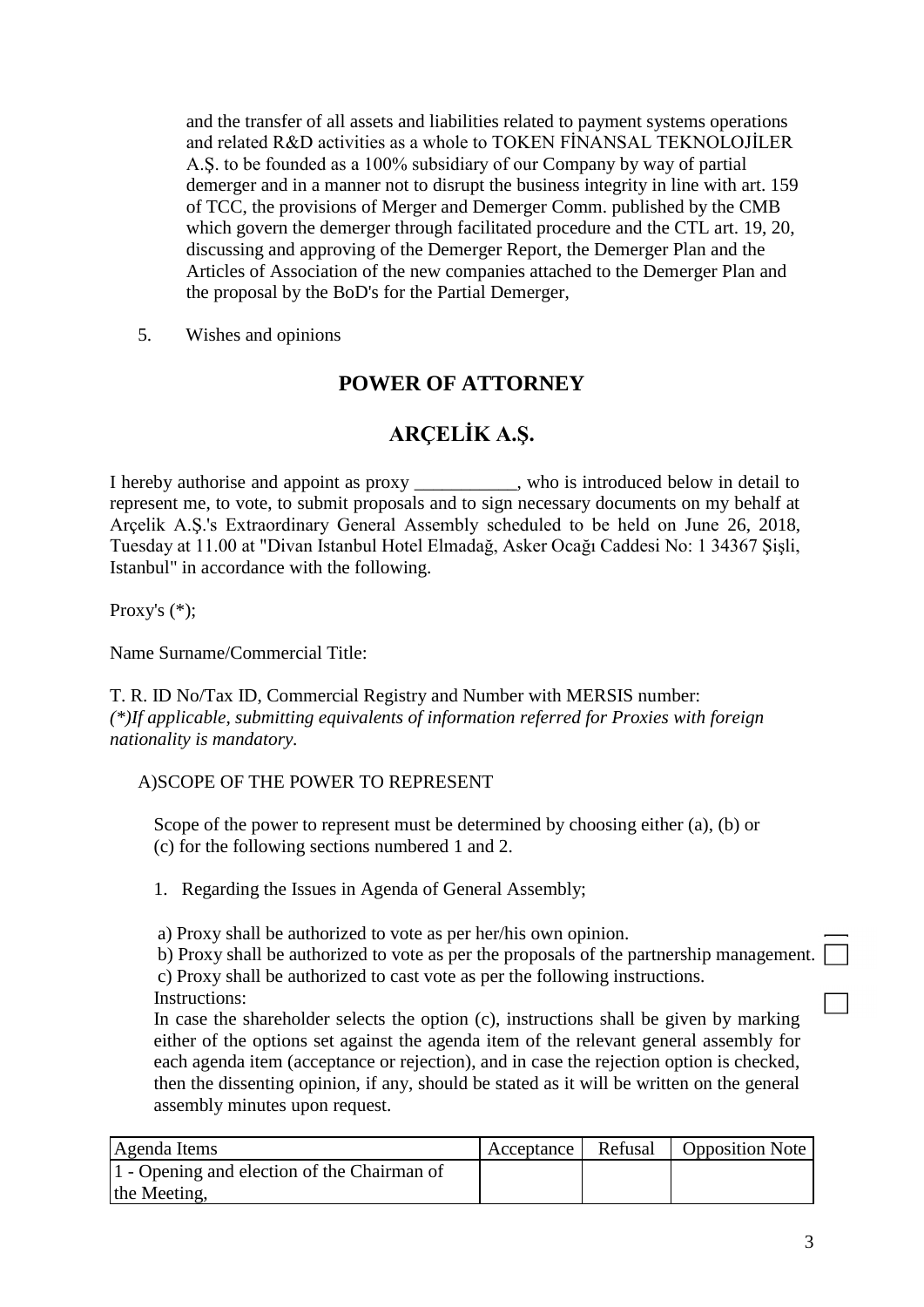| 2 - Informing the shareholders about the<br>Announcement for the Right of Examination,<br>the Announcement for the Protection of<br>Creditors, Certified Public Accountant report<br>for the Determination of Equity under Turkish<br>Code of Commerce (TCC) in connection with<br>the partial demerger to be discussed under<br>Agenda item 4,                                                                                                                                                                                                                                                                                                                                                                                                                                                                                                                                                                                                                                                                                                                                                  |  |  |
|--------------------------------------------------------------------------------------------------------------------------------------------------------------------------------------------------------------------------------------------------------------------------------------------------------------------------------------------------------------------------------------------------------------------------------------------------------------------------------------------------------------------------------------------------------------------------------------------------------------------------------------------------------------------------------------------------------------------------------------------------------------------------------------------------------------------------------------------------------------------------------------------------------------------------------------------------------------------------------------------------------------------------------------------------------------------------------------------------|--|--|
| 3 - Informing the shareholders about the Board<br>of Directors' Declaration that under the partial<br>demerger, no retirement right has arisen<br>pursuant to the Capital Markets Board<br>Communiqué no. II-23.1 on the "Common"<br><b>Principles Regarding Significant Transactions</b><br>and the Retirement Right",                                                                                                                                                                                                                                                                                                                                                                                                                                                                                                                                                                                                                                                                                                                                                                          |  |  |
| 4 - Reading the Demerger Report, Demerger<br>Plan dated on April 9, 2018 which are issued<br>for the transfer of all assets and liabilities<br>related to industrial motor production, after-<br>sales services and related R&D activities as a<br>whole to WAT MOTOR SAN. VE TIC. A.S.<br>to be founded as a 100% subsidiary of our<br>Company, and the transfer of all assets and<br>liabilities related to payment systems<br>operations and related R&D activities as a<br>whole to TOKEN FINANSAL<br>TEKNOLOJİLER A.Ş. to be founded as a<br>100% subsidiary of our Company by way of<br>partial demerger and in a manner not to disrupt<br>the business integrity in line with art. 159 of<br>TCC, the provisions of Merger and Demerger<br>Comm. published by the CMB which govern<br>the demerger through facilitated procedure and<br>the CTL art. 19, 20, discussing and approving<br>of the Demerger Report, the Demerger Plan<br>and the Articles of Association of the new<br>companies attached to the Demerger Plan and<br>the proposal by the BoD's for the Partial<br>Demerger, |  |  |
| 5 - Wishes and opinions.                                                                                                                                                                                                                                                                                                                                                                                                                                                                                                                                                                                                                                                                                                                                                                                                                                                                                                                                                                                                                                                                         |  |  |

If the minority shareholders have a different draft proposal, this should be also specified to ensure the cast of votes by proxy.